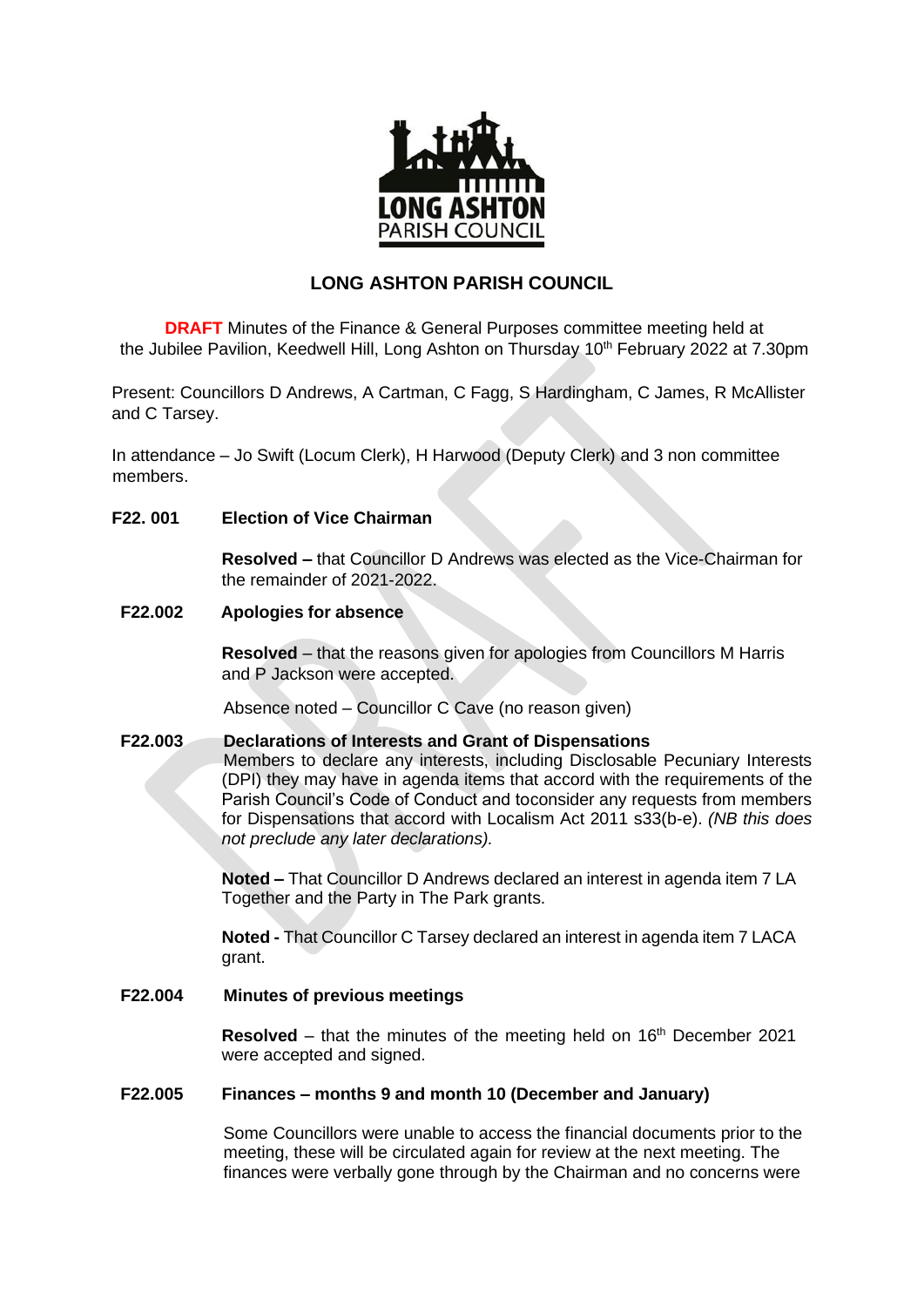raised.

#### **F22.006 Internal Auditor report**

**Resolved** – that the 6 monthly credit checks will no longer be done as per the internal auditors recommendations.

**Resolved –** that Councillor D Andrews will review all the bank reconciliations on a monthly basis to establish a basis of knowledge and consistency of checks, adding value to the process.

It was noted that the Risk Assessment will be reviewed at the March full Council meeting.

Thanks were given to the locum Clerk and newly appointed staff for the work done on the finances as mentioned by the internal auditors in the report.

#### **F22.007 Grants for 2022/2023**

**Resolved –** That the grants awarded were approved as follows:

Nailsea Community Transport – £1,000 Cricket Club – £2,000 Royal British Legion (Platinum Jubilee) - £2,000 LA Together – £1100 LACA – £1100

Total £7200

Royal British Legion (Memorial Garden) – retrospective grant therefore rejected as did not meet the terms and conditions of the grant policy.

**Noted -** £800 is reserved as agreed for the Youth Grants for 2022/2023

# **F22.008 Youth Grants 2021/2022**

**Resolved –** that the proposed Youth Grants were agreed as below with £59.99 to be taken from general reserves.

| Organisation             | Granted |
|--------------------------|---------|
| Long Ashton Scouts       | £200    |
| Long Ashton Girl Guides  | £159.99 |
| Long Ashton Cricket Club | £200    |

#### **F22.009 Queens Jubilee**

An update was received in regard to the Queens Jubilee gift for local children. Birdwell School have been contacted; they are going to do a project celebrating all the past Royal celebration mugs by producing a timeline of photographs. The school will then hold a party, with the Parish Council mugs given to the children to tie in with the project. The PTA and staff were keen for mugs to be purchased. Northleaze School is also supportive.

**Resolved** – that mugs will be purchased to celebrate the Queens Jubilee. Officers will obtain quotes for 700-1000 mugs up to a cost of £3,000 that will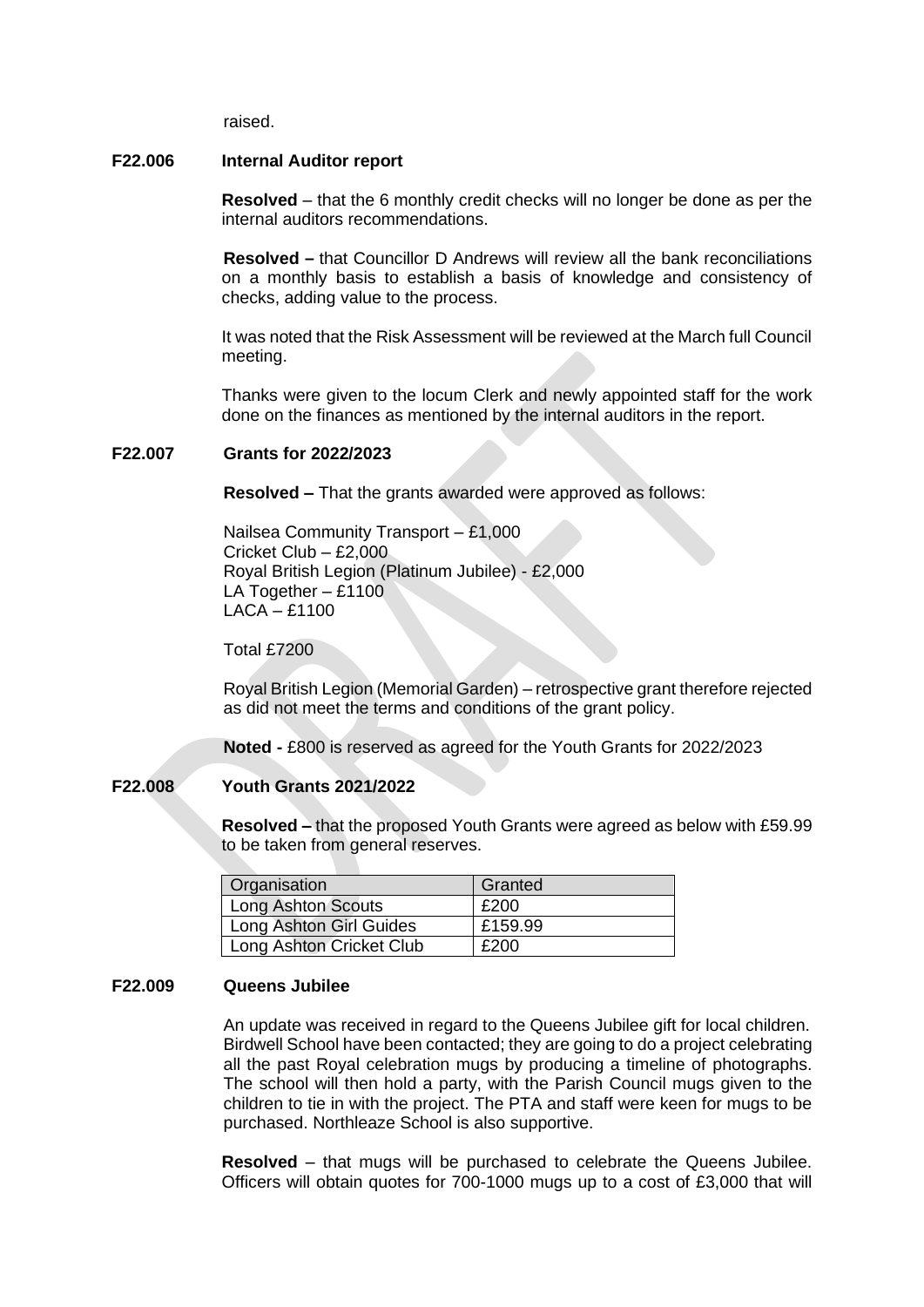come out of general reserves. The young people of Leigh Woods will be included and receive mugs also.

Councillors Kindred and James will liaise with the schools to decide on the design of the mug to be purchased.

#### **F22.010 Annual Parish meeting**

Standing Orders were suspended at 20.29 to allow a non-committee member to speak. Standing Orders were re-instated at 20.29

**Resolved** – that the Annual Parish meeting will be held at 11am until 1pm on a Saturday, date in April, to be confirmed. A formal report from the Chairman of the Council and all the committees will be provided. The format will be as detailed in the document provided including a formal meeting. Councillors Anderson, Tarsey, Ewen will organise the details day and a speaker to be sourced.

### **F22.011 IT purchase**

**Noted** – the information provided in respect of the recent IT equipment purchased was noted.

#### **F22.012 Year End Close Down**

**Noted** – that following a discussion with the Chairman of the committee, the locum Clerk has organised for the Councils software providers to do a year end close down on the accounts at a cost of £600.00.

#### **F22.013 ALCA/NALC subscription**

Standing Orders were suspended at 20.45 to allow a non-committee member to speak. Standing Orders were re-instated at 20.45

**Resolved** – that the subscription at a cost of £956.00 for 2022/2023 was approved.

### **F22.014 Banking**

**Resolved** – to continue with the Triodos 33-day account (balance as at 01.01.22 was £15,728.37) and for it to be reviewed in 6 months' time.

# **F22.015 Taylor Wimpey Areas**

**Noted –** that the transfer of the land is now required. This will be chased and an update to be provided when available.

#### **F22.016 Skatepark**

The pre-planning advice summary has been received and shared with the committee. No warning bells have been identified in the pre-planning advice through the summary which identifies that planning permission may be provided subject to addressing relevant polices. Work undertaken to date has addressed and started to mitigate issues such as noise, anti-social behaviour, vehicular access to the park, retention of trees.